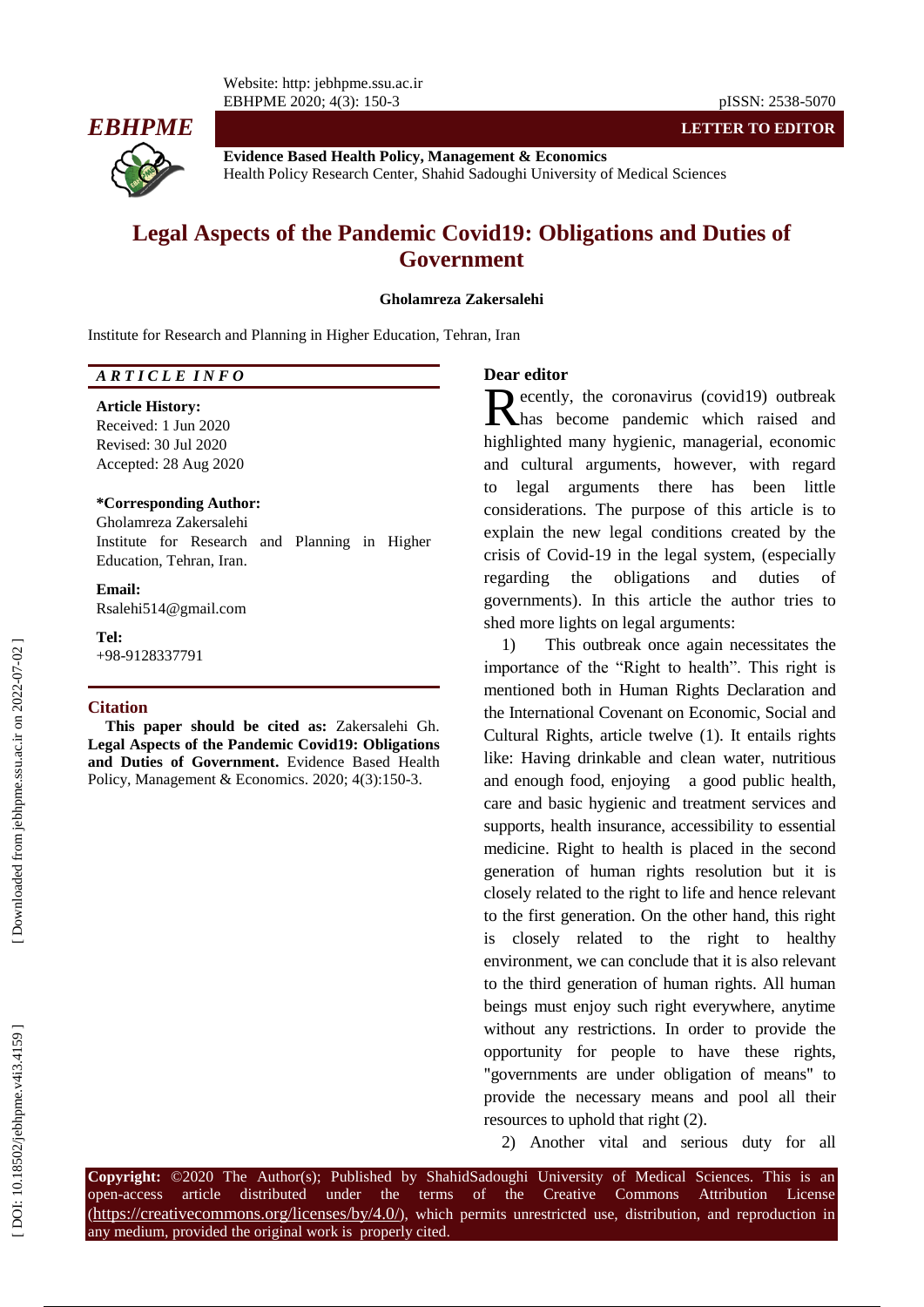governments is "healthcare providing". In the constitutions of many countries, having the right to enjoy proper welfare and health service are regarded as a public right. (For example, the Article 21 and 43 in Iran's Constitution, Article 21 in Greek's Constitution and article 34 in Korea's Constitution).

The Article 3 6 in Korea's Constitution says: The government attempts to prevent disasters and protect the citizens from the likely damages caused by disasters (3).

3) In pand emic situations, all the international organizations and countries must come to the victim's aid. In pandemic conditions all the countries must co -operate closely to overcome the disaster, they should work on exchanging information and experiences or provide medical and medicinal help to each other. The host country should call for help and accept any humanitarian help offered by the world community.

States, due to their sovereignty, have the obligation to protect the people living in their territory and assist them during natural disasters. The reality, however, is that all States have not sufficient and necessary power to assist their citizens. Therefore, in many cases humanitarian assistance without the cooperation of other states and international organizations is impossible. International Law Commission, for the importance of this issue, has studied on this subject for some years and finally provided a draft article and sending it to the general assembly. Under ILC draft affected state has obligation to make available humanitarian assistance for its own people and its consent is the essential element for receiving humanitarian assistance, although the affected state has no right to object to the assistance arbitrarily (4) .

4) We should welcome social, medical, logistics supports offered by NGOs as long as it is not regarded as interfering in the therapeutic and medical procedures .

Article 9 (paragraph z) of the Iranian Crisis Management Law stipulates that the government is obliged to develop the participation of NGOs in crisis management and to use their potential (5) .

5) Governments' duties and actions are varied

and include: immunization and vaccination of vulnerable people, educating people, helping to improve the nutrition, keep sick people and the ones in contact with them in quarantine, providing and preparing medical facilities and etc., …

6) Medical care should be provided in a way that the patient has the right to choose the method. If there is any supplementary medicine or alternative cure process, the government should value the patient's right to choose (2,6,7 ) unless it helps the severe outbreak.

7) The main duty of the state authorities and managers before the crisis is to predict and warn, during crisis their duty is being present at the scene and provide reliable and precise information and reports to their higher -ups along with engaging in swift and necessary acts which they deem essential to tackle the crisis. After the crisis, they should help to find out the reasons behind the disaster and volatile situations caused by it to avoid such incidents in the future.

8) If a patient is diagnosed with Covid19, reporting the case should be in an urgent priority. Notifiable diseases are those which their occurrence is so important that must be reported through telephone, fax, or letter to medical authorities so they have to immediately record this case and report it to higher authorities.

9) During disastrous situations, governments set some limits for the people like quarantine or limited commuting. The origin of these restrictions and laws are government cabinet or a decree. In these dipterous situations, The Decree will replace the usual rules and regulations and must be obeyed and enforced. It is noteworthy to say that the restrictions must be for the betterment of the people and it must be temporary.

According to Article 79 of the Iran Constitution, although the establishment of martial law is prohibited, in the event of a war or emergency, the government has the right to impose restrictions temporarily. Imposing restriction should be with the approval of the Islamic Consultative Assembly and its duration cannot be more than thirty days. If the urgency persists, the government is obliged to obtain permission from the parliament again (8).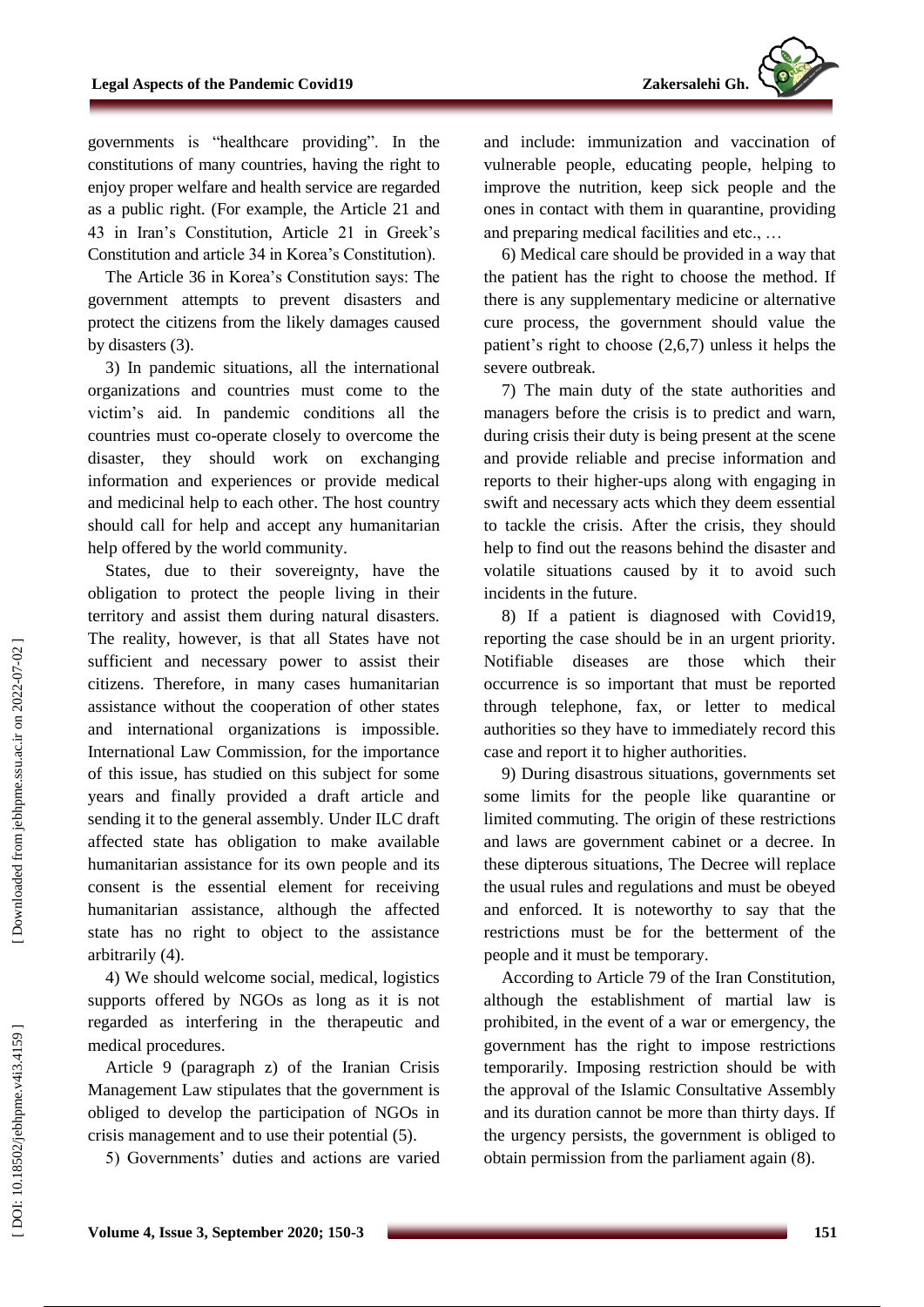10) In many countries and based on their Constitutions, in time of such disastrous situations the Government can use the army and their facilities to help people. So, using these facilities is not just a good advice but a duty and a must (8) .

11) After the crisis, there can be fact finding investigations to find out any probable negligence or recklessness by authorities or responsible agents. In cases related to executive organizations, people can sue in administrative courts and demand compensation. (Article 173 Iran constitution)Public courts of Law will take care of nongovernmental cases, that administrative authorities are not involved.

12) For suing authorities who neglected their duties towards people and the society in international law forums, the UN in May 5, 2013 amended a protocol to human rights social laws that makes it possible for people to pursue their complaint in international commissions, however many countries have not adopted this additional protocol yet .

13) At time of crisis, there will be changes to contracts between legal persons for example terminating the contracts of the employees by the employer based on force majeure (unforeseeable circumstances that prevent fulfilling a contract). In such situations, the government must act as a mediator, stabilizer or even assume a compensatory role to ease the situation, provide unemployment insurance or offer the employers to keep their employees in exchange for receiving special aids by the government.

Bayat believes that sometimes the crisis - covid-19 crisis - does not make the fulfillment of obligation impossible, make it difficult.

In some legal systems, alongside the force majeure debate, the issue of hardship is raised. This means that obligation is difficult but possible. In the framework of Iranian legal system, this issue has not been fully introduced and has no general rules (9) .

Bayat (9) states that an issue in order to be a force majeure, three characteristics should be existed together:

1- Externality: This means being outside the will

of the committed parties. In other words, an accident has occurred and has nothing to do with the parties (seller, contractor, etc.).

2- Unpredictability: This means that an ordinary human being in that area cannot predict it. In fact, it is unpredictable.

3- Irresistibility: This means that the committed party cannot fulfill his obligation due to the existing circumstance and the fulfillment of the obligation becomes impossible, so that it cannot be done in any other way.

Therefore, it is not possible to issue a general verdict on the force majeure of the Corona crisis. Rather, it should be considered whether Corona has impeded your commitment or not (9).

According to Article 9 of the Iranian Civil Code, the treaties concluded by the government with other states are binding (in accordance with the law) (10 ). Therefore, all international conventions signed by Iran and containing requirements for the right to health are binding.

The government must mobilize all its potentials and accept the assistance of other governments and NGOs, except in very rare cases. Regarding the introduce of any restrictions on traffic and business, the government should consider two important factors: 1- It is in the public interest. 2-It is temporary and not permanent.

Regarding the contract between the employer and the employee, the force majeure rule should not lead to the permanent dismissal of workers due to the crisis conditions.

At the same time, the interests of employers who are the cornerstone of economic production should also be taken into account. Here the government can maintain a balance.

# **References**

- 1. International Covenant on Economic, Social and Cultural Rights. 1966. Available from URL : https://treaties. un . org/doc/ Treaties/ 1976/ 01/19760103%2009-57%20PM/Ch\_IV\_03.pdf.
- 2 . Zakersalehi G. Study on the Legal Status of Traditional and Complementary Medicine and the Challenges Ahead in Iran. Iran J Med Law . 2017; 10(39): 101 -20.

DOI: 10.18502/jebhpme.v4i3.4159